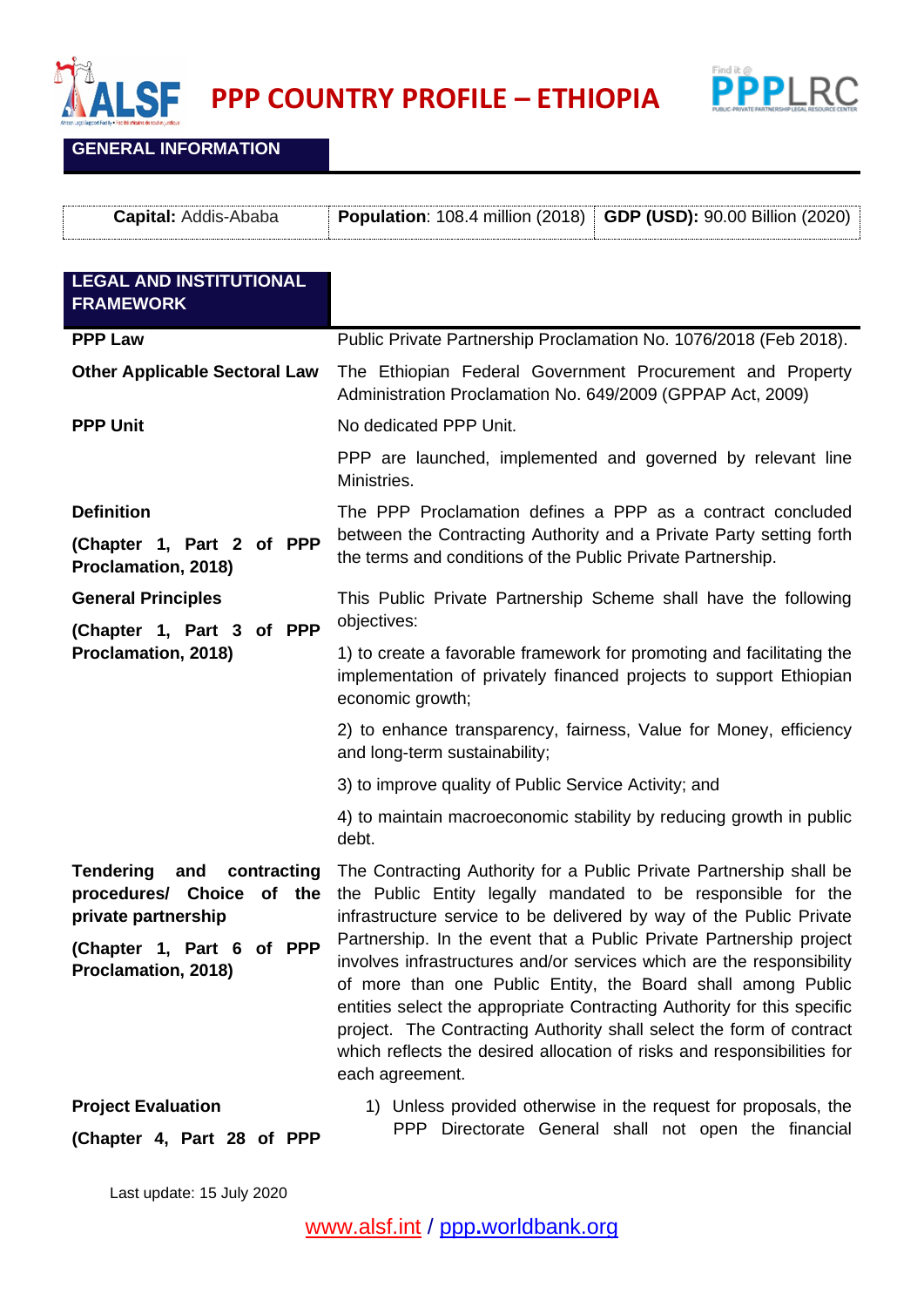

**PROFILE - ETHIOPIA** 



| Proclamation, 2018)                                         | proposal unless it has opened and deemed the technical<br>proposal to be responsive.                                                                                                                                                                                                                                                                                                                                                                                         |
|-------------------------------------------------------------|------------------------------------------------------------------------------------------------------------------------------------------------------------------------------------------------------------------------------------------------------------------------------------------------------------------------------------------------------------------------------------------------------------------------------------------------------------------------------|
|                                                             | The PPP Directorate General shall compare and evaluate<br>2)<br>each proposal in accordance with the evaluation criteria, the<br>relative weight accorded to each criterion if applicable and<br>the evaluation process set forth in the request for proposals.                                                                                                                                                                                                              |
| <b>Negotiation and Execution of</b><br><b>PPP Contracts</b> | The PPP Directorate General may engage in direct negotiation in<br>respect of a Public Private Partnership, upon approval by the Board,                                                                                                                                                                                                                                                                                                                                      |
| (Chapter 8, Part 39 of PPP<br>Proclamation, 2018)           | only where the specific conditions are satisfied.                                                                                                                                                                                                                                                                                                                                                                                                                            |
| <b>Rights and Obligations of the</b><br>public partner      | Without prejudice to relevant laws, the Project Agreement shall<br>specify, as appropriate, which assets are or shall be public property                                                                                                                                                                                                                                                                                                                                     |
| (Chapter 10, Part 48 of PPP<br>Proclamation, 2018)          | and which assets are or shall be the private property of the Private<br>Party.                                                                                                                                                                                                                                                                                                                                                                                               |
| <b>Rights and Obligations of the</b><br>private partner     | The Contracting Authority or other Public Entity under the terms of<br>the law and the Public Private Partnership Agreement shall make                                                                                                                                                                                                                                                                                                                                       |
| (Chapter 10, Part 49 of PPP<br>Proclamation, 2018)          | available to the Private Party or, as appropriate, shall assist the<br>Private Party in obtaining such rights related to the project site,<br>including title thereto, as may be necessary for the implementation<br>of the project. The Private Party may possess land and use it for the<br>purpose of the implementation of the project. The restrictions in<br>terms and tenure of land and bidding system shall not apply on land<br>that is covered under the project. |
| Obligations of both public and<br>private partners          | No provision in the Law.                                                                                                                                                                                                                                                                                                                                                                                                                                                     |
| Applicable<br>Law/<br>resolution                            | Dispute Any disputes between the Contracting Authority and the Private<br>Party shall be settled through the dispute settlement mechanism                                                                                                                                                                                                                                                                                                                                    |
| (Chapter 10, Part 61 of PPP<br>Proclamation, 2018)          | agreed by the parties in the Project Agreement. Notwithstanding<br>any contrary provision in any existing law, the Project Agreements<br>may provide for settlement of disputes through arbitration or any<br>other forms of alternative dispute resolution mechanism.                                                                                                                                                                                                       |
| <b>EXAMPLES OF PROJECTS</b><br><b>STRUCTURED AS PPP</b>     |                                                                                                                                                                                                                                                                                                                                                                                                                                                                              |
| <b>Energy</b>                                               | Daewoo Aysha 60MW Wind Farm                                                                                                                                                                                                                                                                                                                                                                                                                                                  |
|                                                             | Corbetti 1,000 MW Geothermal Power Project                                                                                                                                                                                                                                                                                                                                                                                                                                   |
|                                                             | Encom 30MW Temporary power plant                                                                                                                                                                                                                                                                                                                                                                                                                                             |
|                                                             | Aggreko 30MW Temporary power plant                                                                                                                                                                                                                                                                                                                                                                                                                                           |
|                                                             |                                                                                                                                                                                                                                                                                                                                                                                                                                                                              |

Last update: 15 July 2020

[www.alsf.int](http://www.alsf.int/) / ppp**.**[worldbank.org](https://ppp.worldbank.org/public-private-partnership/)